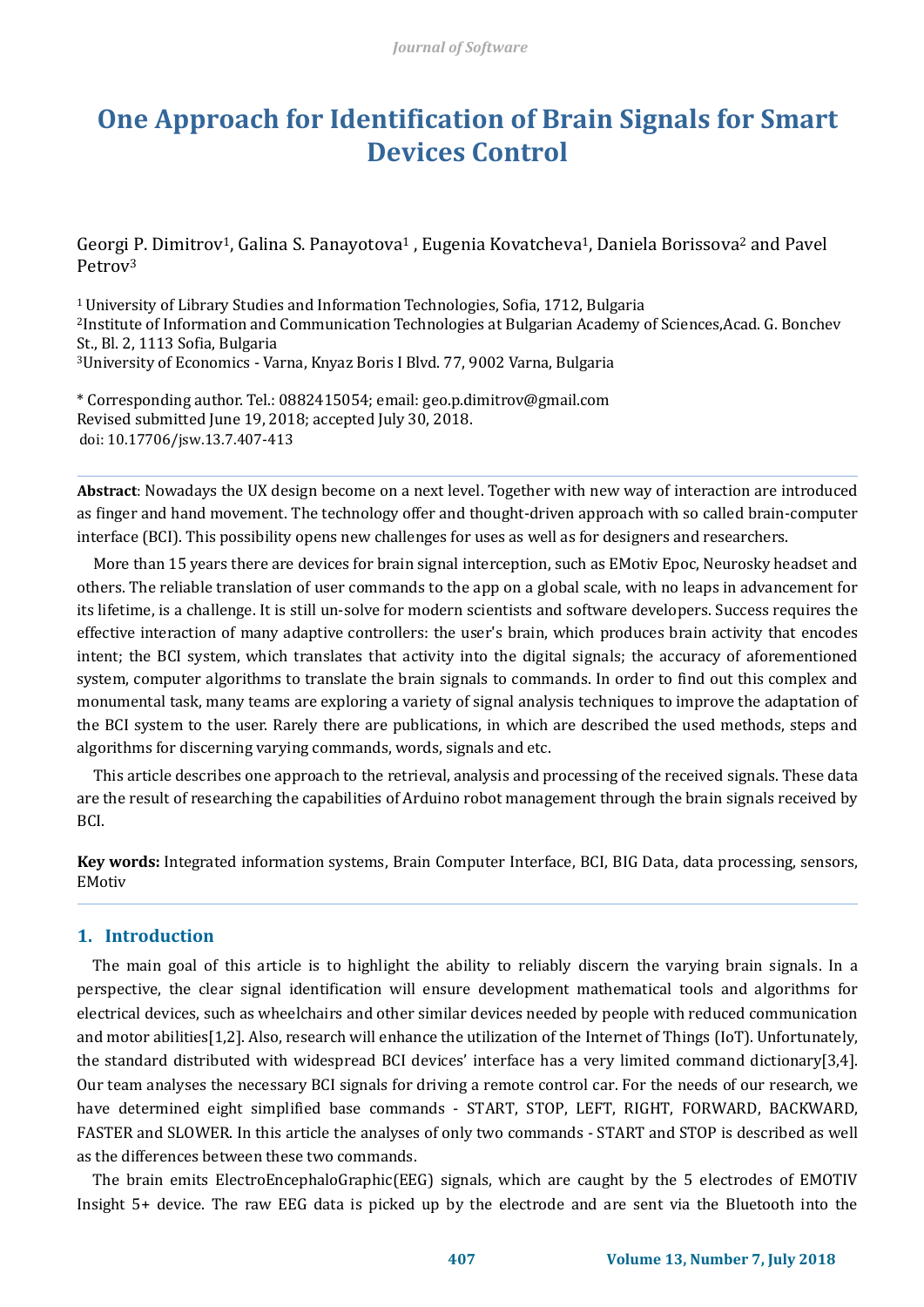computer. This device can discern 5 signals[\( Fig. 1\)](#page-1-0):

- AF3 Attention
- T7 Verbal memory
- Q1 Visual Processing
- T8 Emotional memory
- AF4 Judgment



Fig. 1. Map of the electrodes in Epoc Insight 5 chanels.

<span id="page-1-0"></span>The received signals are store into database The application BrainData [\(Fig.](#page-1-1) 2) developed in university laboratory maintain this process. The application features includes the possibilities for the simultaneous recording and processing of BIG DATA[3]. This means different types of data are recorded at the same time, such as: raw data from BCI, the subject shown at that moment, the video recording of the experiment and other. The system allows interoperability - receiving the data from the BCI system, processing, exporting of the data to other systems and communication with other apps, which can use these data.



Fig. 2. Brain data.

<span id="page-1-1"></span>The steps of creation process are: 1) Obtaining an EEG signal; 2) Inserting data into a database; 3) Filtering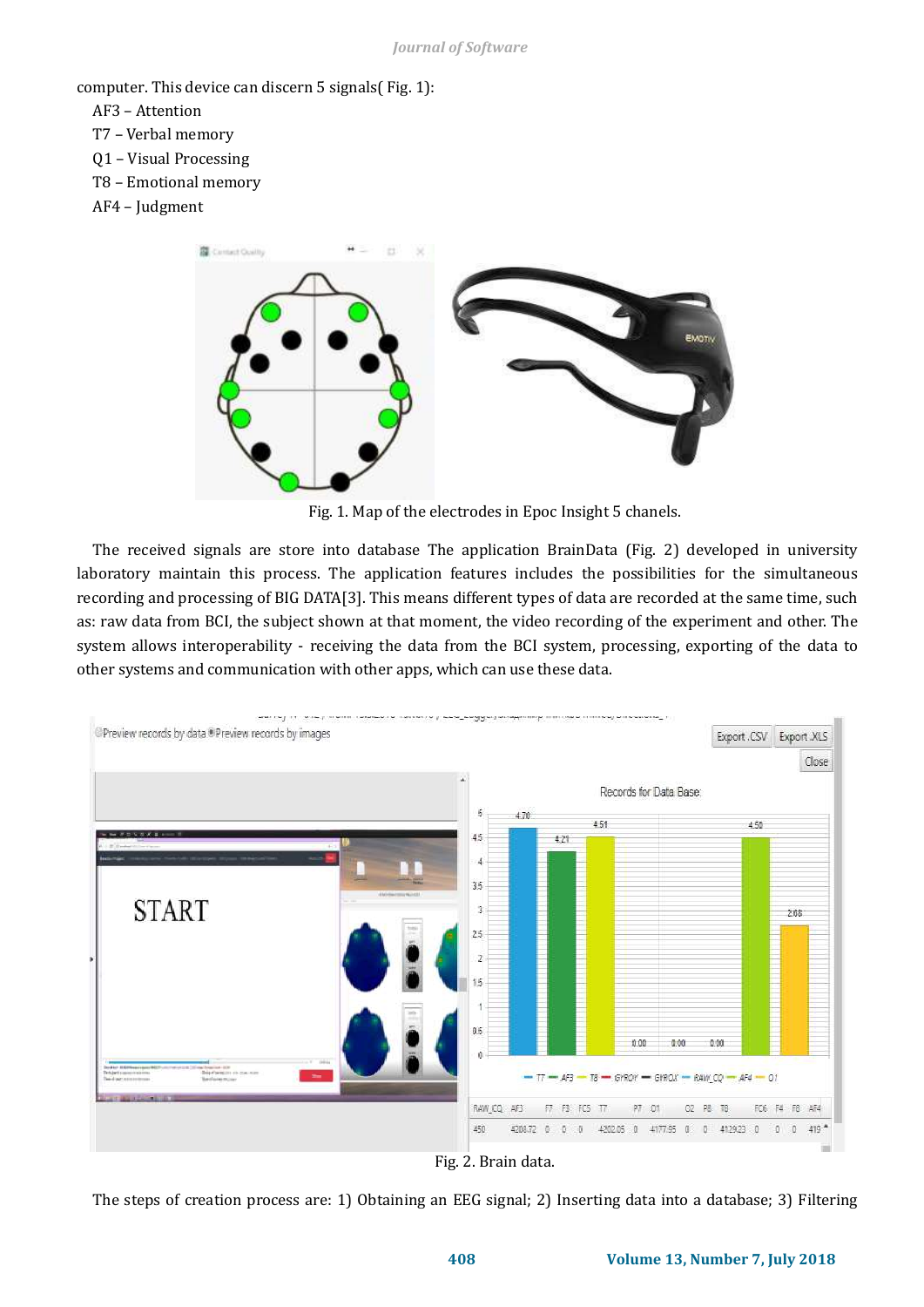and classification of EEG signals; 4) Processing of the data array; 5) Utilization of the already processed Smart Device Management data. The focus here is on the step 3 only.

## **2. Methods**

#### **2.1. Data Collection**

The used data are collected during BCI experiments and analyzed offline. It will be described later.

There are 3 examinees. During the experiment, each participant see 8 different pictures (commands). Pictures are changed at different time intervals – 0.25, 0.5, 1 and 1.25 seconds in a random principle. Each participant, after seeing the picture, mentally commands and executes it. As was mention above the two opposit commands – START and STOP are observed. Each examinee made 7 attempts. Each command is shown more than 360 times in total, or 120 times for each participant.

In real time the signals received from the Epoc are transferred via Bluetooth into the computer. Each trial are recorded 129 rows of data into the database. The count of the records is shown on [Table 1.](#page-2-0) The data are obtained with SDK tool, provided by Emotiv ( github.com/Emotiv/ community-sdk). The collecting information for the experiment, the commands, raw data and screen capture are recorded at the same time into the database, then data are exported and processed using MathLab environment.

<span id="page-2-0"></span>

| Table 1. Count of the experiments                    |                 |             |
|------------------------------------------------------|-----------------|-------------|
|                                                      | COMMAND         |             |
|                                                      | <b>START</b>    | <b>STOP</b> |
| Count of the change pictures                         | 369             | 367         |
| Count of the rows whit signal data in one experiment | 129             |             |
| All count of records                                 | 100396<br>99674 |             |

|  |  |  | Table 1. Count of the Experiments |
|--|--|--|-----------------------------------|
|--|--|--|-----------------------------------|

#### **2.2. Data Processing**

<span id="page-2-1"></span>This research gives a useful insight understanding of the meaning for each Emotiv EEG Sensor. The raw data, received during the display of the "Stop" command are shown o[n Table 2.](#page-2-1)

| Table 2 Raw data<br>. |         |         |         |         |
|-----------------------|---------|---------|---------|---------|
| AF3                   | т7      | 01      | Т8      | AF4     |
| 4233.07               | 4572.24 | 4195.39 | 4188.37 | 4172.35 |
| 4233.52               | 4570.72 | 4225.62 | 4216.47 | 4179.49 |
|                       |         |         |         |         |
| 4229.48               | 4494.43 | 4231.28 | 4165.12 | 4176.22 |

#### Table 2 Raw data – "START"

The raw data, received during the display of the "Stop" command are shown on Table 3.

| AF3     | T7      | 01      | T8      | AF4     |
|---------|---------|---------|---------|---------|
| 4222.33 | 4555.69 | 4158.56 | 4197.81 | 4153.63 |
| 4253.96 | 4683.83 | 4149.65 | 4255.87 | 4136.59 |
|         |         |         |         |         |
| 4209.40 | 4500.95 | 4244.27 | 4167.63 | 4147.19 |

Table 3 Raw data – "STOP"

# **2.3. Filtering the Signal**

A main characteristics of the data, which are used for research and analysis, are to be accurate and valid. It is rarely possible because when data are copied from reality via a sensor/observer, through transmission and finally stored, it is susceptible to corruption for many reasons[6,7]. During the experiments it is impossible for the test subject to be permanently concentrated upon the given command. This leads to receiving unnecessary or false data in the stream. The original raw data is showing on [Figure 3.](#page-3-0) At first glance the signals have big amplitudes. This data must be filtered.

The filtered stream of data are with exclusion of those whish values differ by 50% from the average [\(Figure 4\)](#page-3-1).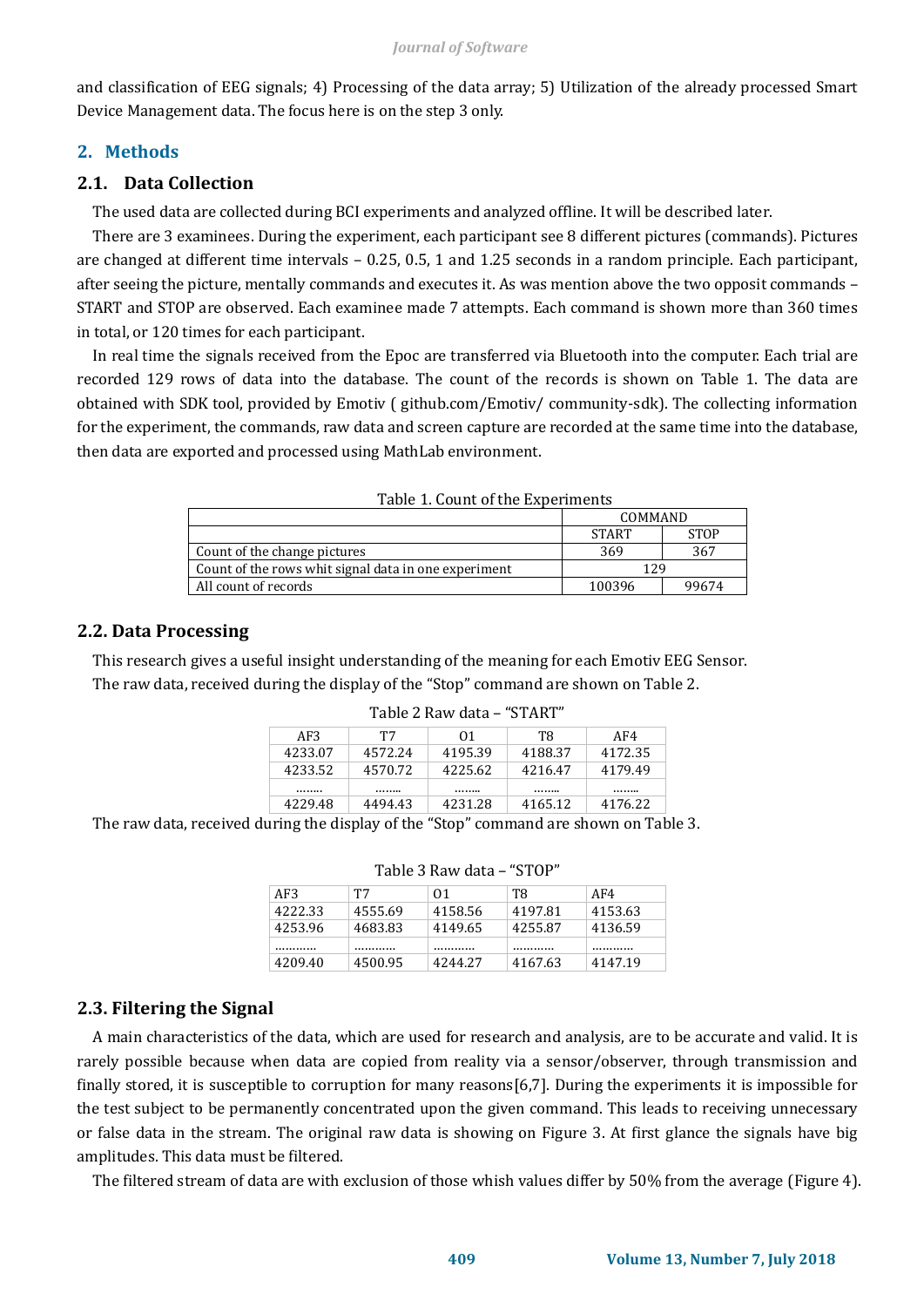

*Figure 3 Raw data before filtering Figure 4 Raw data after filtering*



<span id="page-3-1"></span>

<span id="page-3-2"></span><span id="page-3-0"></span>On th[e Table 4](#page-3-2) is shown the count of the records before and after filtering and percent of the excluded rows.

| Table 4 rows and filtered rows |              |             |
|--------------------------------|--------------|-------------|
|                                | <b>START</b> | <b>STOP</b> |
| All rows with data             | 100396       | 96794       |
| Filtered rows                  | 81432        | 81395       |
| % excluded records             | 19%          | 16%         |

# **2.4. Processing Data**

To distinguish data for different command is a crucial for this research, i.e. the identification of the data[8]. This is arrange by extracting the mean values, standard deviation and differentiate the meaning of the signal values on the each channel. The availability of distinct differences would indicate the possibility of distinguishing the incoming signals.

Mean value of the signal

The avg. values of each channel is calculated in a Mathlab environment:

<span id="page-3-3"></span>The resulting avg. values are shown o[n Table 5.](#page-3-3) 

| Table 5. Avu values iõi Each Command and Each of the Chamiels |  |                  |                  |
|---------------------------------------------------------------|--|------------------|------------------|
|                                                               |  | AVA, values      |                  |
|                                                               |  | <b>START</b>     | <b>STOP</b>      |
| AF3                                                           |  | 4200,83764287520 | 4206,90253712517 |
| T7                                                            |  | 4261,67373675012 | 4259,72984825013 |
| 01                                                            |  | 4103,32124187518 | 4104,19762087510 |
| T <sub>8</sub>                                                |  | 4166.84227274986 | 4165,75719124990 |
| AF4                                                           |  | 4156.81051724984 | 4159,94656387485 |

Table 5. AVG Values for Each Command and Each of the Channels

The graph for the resulting values is shown in th[e Fig. 5.](#page-3-4)



Fig. 5. AVG values for each command and each of the channels.

#### <span id="page-3-4"></span>Standard deviation

The next step is calculating the standard deviation for each command and each of the channels.

The results show the following: The deviation is biggest at channel T7 and lowest at channels AF3 and AF4. In other words, AF3 and AF4 have the most durable signals, as shown in [Table 6](#page-4-0) an[d Fig.](#page-4-1) *6*.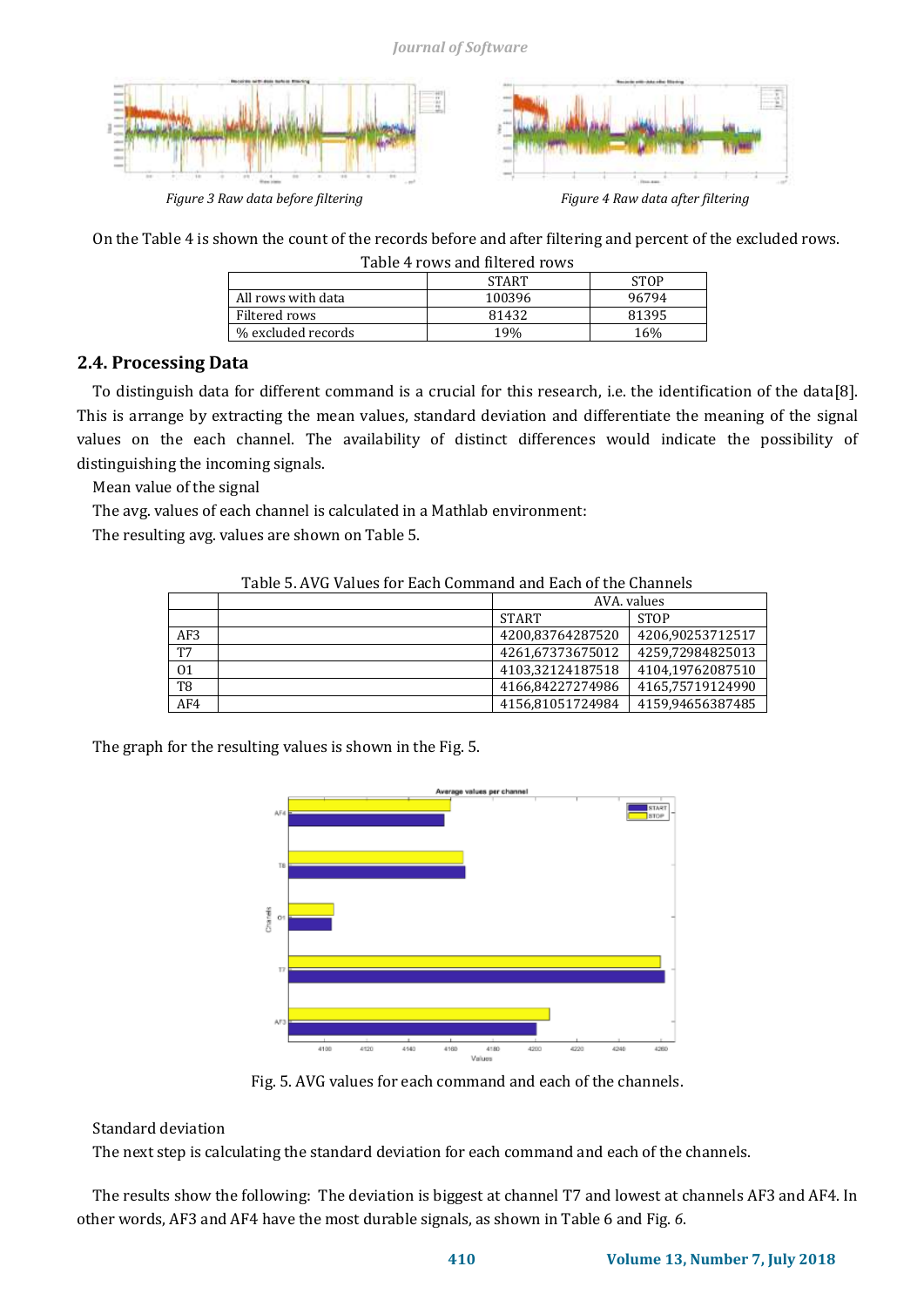#### *Journal of Software*



<span id="page-4-0"></span>Table 6. STD Values for each Command and Each of the Channels



Fig. 6. Graph with STD values for each command and each of the channels.

<span id="page-4-1"></span>The differences between the mean values in every channel

In a Mathlab environment we calculated the differences between the mean values of the signals for each channel separately.

<span id="page-4-2"></span>The resulting differences are shown in [Table 7.](#page-4-2)

|           | <b>START - STOP</b> |
|-----------|---------------------|
| AF3       | $-6.0649$           |
| <b>T7</b> | 1.9439              |
| 71        | $-0.8764$           |
| T8        | 1.0851              |
| AF4       | $-3.1360$           |

Table 7. Differences between the Values for Each Channel

Down are shown the differences between the values of every command in each individual channel.



#### **3. Conclusions**

Identification of the separate brain signals and using this for interaction driven devices will increase in the next years but first steps are done.

In this research application of several data processing as filtering, calculation of average values, average deviation shows clear difference between channels of the signals for each command. This can be used for the creation of suitable algorithms for the processing in real time. Using similar methods and approaches this will give the opportunity, with the acquisition of an expansive database with suitable commands and their base characteristics for the commandeering of remote controlled devices.

Our team hopes in the future to build the necessary knowledge base for the various commands required for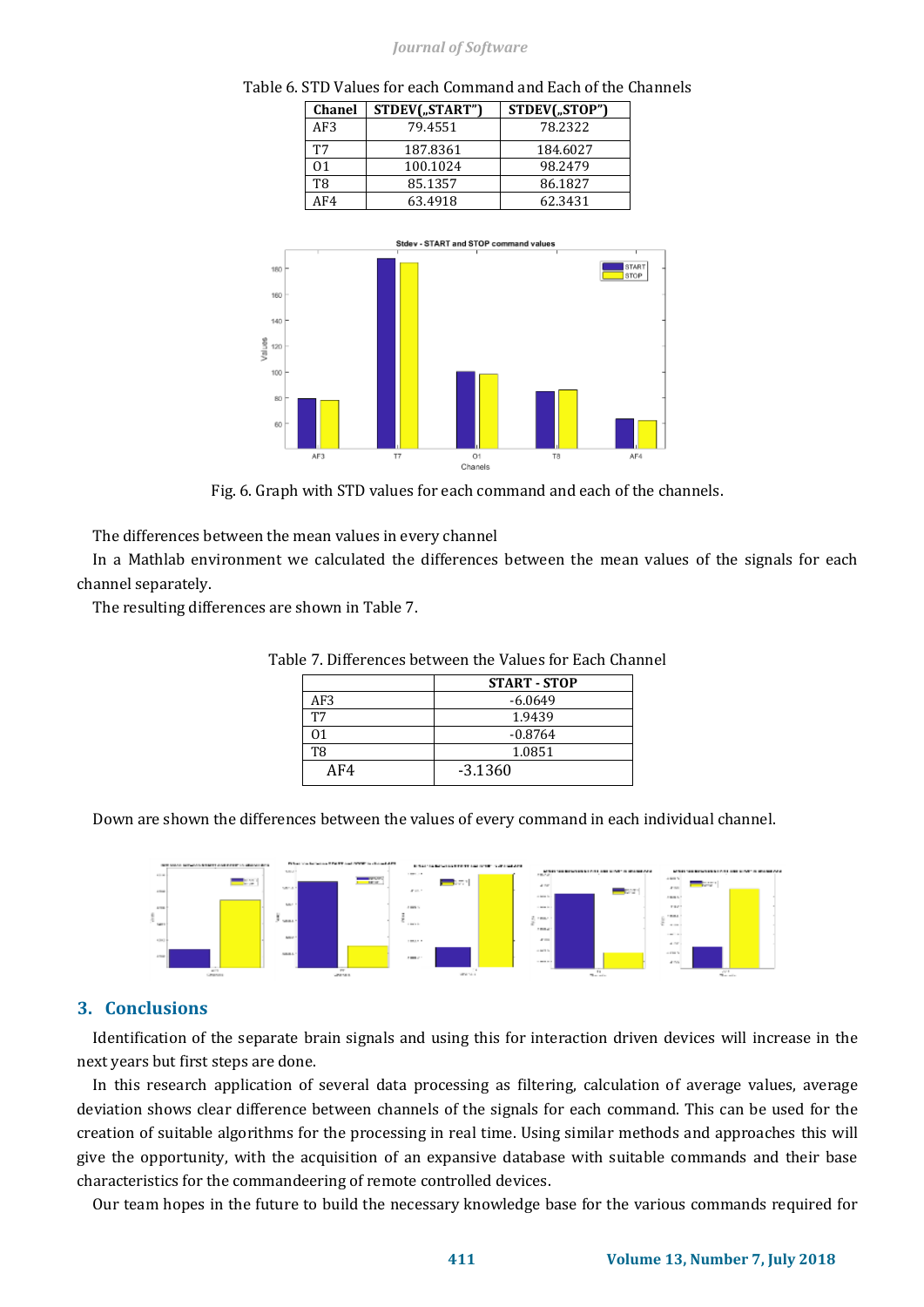#### direct device management using brain signals

### Acknowledgements

This work is partly supported by the project PPNIP-2018-15 "Creating an model of interface for the management of Smart Objects ".

## References

- [1] Zhibin, T., William, H. B., & Qianru, Z., (2013). Real-time EEG signal processing based on TI's TMS320C6713 DSK. *Proceedings of the 120th ASEE Annual Conference@Exposition*.
- [2] Colombet, B., Woodman, M., Bénar, C. G., & Badier, J. M. (2016). AnyWave: A cross-platform and modular software for visualizing and processing electrophysiological signals.
- [3] Schalk, G., Brunner, P., Gerhardt, L. A., Bischof, H., & Wolpawa, J. R. (2008). Brain–computer interfaces (BCIs): Detection instead of classification brain-computer interface research and development program. *Journal of Neuroscience Methods, 167*, 51–62
- [4] Plesinger, F., Jurco, J., Halamek, J., & Jurak, P. (2016). SignalPlant: An open signal processing software platform. *Physiol Meas*.
- [5] Tara ThiagarajanIs the Emotiv EPOC signal quality good enough for research?, Retrieved December 1, 2016, from http://sapienlabs.co/emotiv-epoc-signal-quality-good-enough-research/
- [6] Dennis, J. M., & Jonathan, R. (2011). Wolpaw, brain-computer interfaces for communication and control. *Communications of the ACM*.
- [7] Jaromir, S., Roman, Z., Roman, S., & Roman. J. (2015). Using brain Computer interface for control robot movement. *Proceedings of the 29th European Conference on Modelling and Simulation*.
- [8] Murk, S., Rabel, T., Ahsan, Z., Muhammad, A. B., & Hinesh, K. *Wirelss Brain Computer Interface Streams Control Command*.



**Georgi Petrov Dimit**rov is a doctor of modeling and simulation process and a professor of computer science in the University of Library Studies and Information Technologies, Sofia, Bulgaria. Deputy Dean of the Faculty of Information Systems and Technologies. He currently works in area on Big Data, Web Data Analyst, IoT and etc. Prof. Dimitrov is the author of more 90 scientific publications, books and textbooks.



**Galina Panayotova** is a doctor of mathematics and professor of mathematical modeling in the State University of Library Studies and Informational technologies and University "Prof. Dr. As. Zlatarov"- Burgas.

Research interestsincluding: Nets and tissues in Finsler and Riemannian spaces; Application of differential geometry in the theory of PDE;Use of information technologies and applications in education; Mathematical and Computer Modeling. Prof. Panayotova is the author of more 80 scientific publications, books and textbooks.



**Eugenia Kovatcheva** is an assoc. prof. at the University of Library Study and Information Technologies. She is a Scientific Secretary of the Dept. of Information Science. Her background is in the applications of Information Technologies and Cloud Computing in education, and training; adaptive learning systems. Her areas of interest are in UX design and Internet of Things, Digital Repository, Information, Knowledge and Innovation Management.



**Daniela Borissova** is currently associate professor at the Institute of Information and Communication Technologies of Bulgarian Academy of Sciences. She has specializations in Canada, Norway, Albania and Czech Republic. Her main research interests are related to